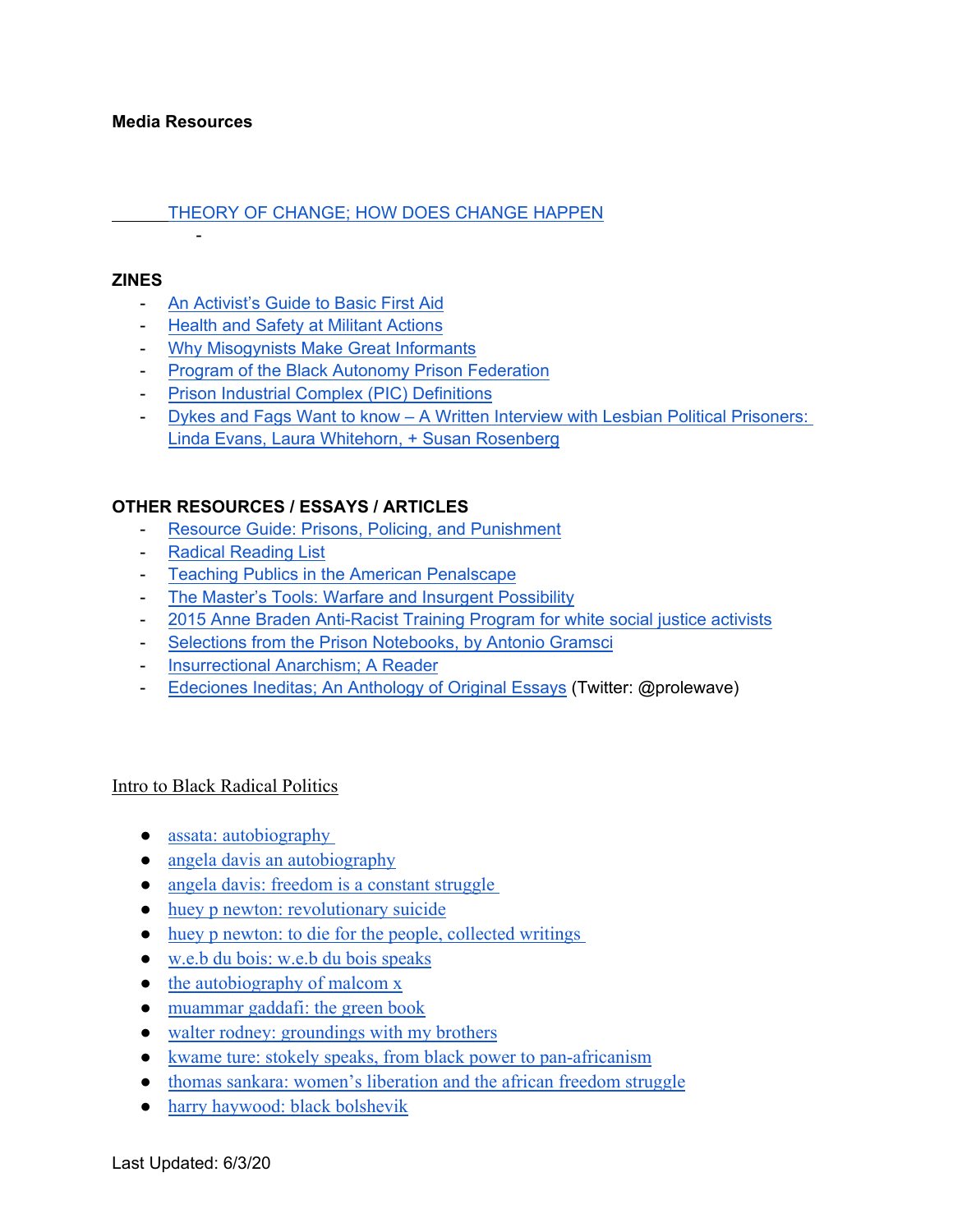- [w.e.b. du bois: essay collection](https://drive.google.com/file/d/1eMRXXGIFPR9IV6DJYWI3qRm1YTQ8rSoi/view?usp=sharing)
- paulo freire: pedagogy of the oppressed

# Black and Marxist Feminism

- keeanga-yamahtta taylor: how we get free, black feminism and the combahee river [collective](https://drive.google.com/file/d/1Vk4h3_MdGZLClLJpFOX0Ub74X1UKO5w1/view?usp=sharing)
- [bell hooks: yearning; race, gender, and cultural politics](https://drive.google.com/file/d/1A7q-sRqf9l9ItEwIAJb-rqO1G5RGHV4N/view?usp=sharing)
- [oyèrónkẹ́ oyěwùmí: african women and feminism](https://drive.google.com/file/d/1eovWk6J_DKcwrccXICHxmlwERVFQCmQk/view?usp=sharing)
- [audre lorde: sister outsider](https://drive.google.com/file/d/1ivue2-iRxkYR1HPiS6TzNwjSU4x4i52z/view?usp=sharing)
- [claudia jones: an end to the neglect of the negro woman!](https://drive.google.com/file/d/1_pLNrNp6_02sdTRqm3C7pOahUwGWPLuJ/view?usp=sharing)
- silvia federici: caliban and the witch
- [audre lorde: i am your sister](https://drive.google.com/file/d/17-EC-HCKzH0EzmnprJY9w6Pecpllm9hv/view?usp=sharing)
- [bell hooks: ain't i a woman, black women and feminism](https://drive.google.com/file/d/1vS8wIqjAw2Sdexe6Z6HijRjjjgy5sNqZ/view?usp=sharing)
- [angela davis: modern motherhood, women and family in england](https://drive.google.com/file/d/1sNxwwfkwR24xhlMFP_n1347gjrem80LC/view?usp=sharing)

# Prison Abolition

- [george jackson: blood in my eye](https://drive.google.com/file/d/1jKR8OUhttB6oFw8YCCsFWBaJpte0OIlV/view?usp=sharing)
- [soledad brother: the prison letters of george jackson](https://drive.google.com/file/d/1lvij3TkwDOwSFO-dC46K_2R_f7RVuxQK/view?usp=sharing)
- [angela davis: are prisons obsolete?](https://drive.google.com/file/d/1kM1S-Agaq5IJyjjUnFHmkbdS7NRO4KjB/view?usp=sharing)
- [angela davis: political prisoners, prisons, and black liberation](https://drive.google.com/file/d/1ztYy-MuH1zR83XTSjnKjIrQkRNTFd2Nu/view?usp=sharing)
- [paula c. johnson: voices of african american women in prison](https://drive.google.com/file/d/15lG_MZKYxNHTIZv6vHZy3DxsYqhMss9R/view?usp=sharing)

# On Racial Capitalism

- [jackie wang: carceral capitalism](https://drive.google.com/file/d/1Ye9UnzWllYoUc3RMgOhUVkMjc1Nm2qwi/view?usp=sharing)
- [e. franklin fraizer: black bourgeoisie](https://drive.google.com/file/d/13oF0Sk4RzLkKu8PjqpCAK0XNW6pt81Ap/view?usp=sharing)
- [robin d.g. kelley: hammer and hoe](https://drive.google.com/file/d/1rZeb8V6g4QemBEr5Bpu7jOqcypi3wcP9/view?usp=sharing)
- [cedric j. robinson: black marxism](https://drive.google.com/file/d/1IxsBSUxamxX2eUJjxkBPfE6VZ5zKRZ4c/view?usp=sharing)

# Critical Race Class Studies

- [w.e.b. du bois: black reconstruction](https://drive.google.com/file/d/1JB8X3o2hTk0UA2bpNcLBvaSe7KJZoxD5/view?usp=sharing)
- [frantz fanon: black skin, white masks](https://drive.google.com/file/d/1mHVuFDecEhA4Bc9z2kNNihKp4zFC0Lcb/view?usp=sharing)
- [patrick wolfe: traces of history; elementary structures of race](https://drive.google.com/file/d/1Tu0DUr3dJU5r3jIZF9jh5XSBOkBba32K/view?usp=sharing)
- [Black Studies Manifesto-](https://s3.amazonaws.com/blackboard.learn.xythos.prod/5a306634d5d25/6685440?response-cache-control=private%2C%20max-age%3D21600&response-content-disposition=inline%3B%20filename%2A%3DUTF-8%27%27A%2520Black%2520Studies%2520Manifesto.pdf&response-content-type=application%2Fpdf&X-Amz-Algorithm=AWS4-HMAC-SHA256&X-Amz-Date=20200530T180000Z&X-Amz-SignedHeaders=host&X-Amz-Expires=21600&X-Amz-Credential=AKIAIL7WQYDOOHAZJGWQ%2F20200530%2Fus-east-1%2Fs3%2Faws4_request&X-Amz-Signature=a32fc8f7f32b50322956e2dac521070fa2fab9434b006790a1e84d5c6e199a8f) Darlene Clark
- [Criteria of Black Art-](https://s3.amazonaws.com/blackboard.learn.xythos.prod/5a306634d5d25/2242354?response-cache-control=private%2C%20max-age%3D21600&response-content-disposition=inline%3B%20filename%2A%3DUTF-8%27%27THE%2520CRITERIA%2520OF%2520NEGRO%2520ART%2520DUBOIS.pdf&response-content-type=application%2Fpdf&X-Amz-Algorithm=AWS4-HMAC-SHA256&X-Amz-Date=20200530T180000Z&X-Amz-SignedHeaders=host&X-Amz-Expires=21600&X-Amz-Credential=AKIAIL7WQYDOOHAZJGWQ%2F20200530%2Fus-east-1%2Fs3%2Faws4_request&X-Amz-Signature=96c9d6c51df8cab6915a7284821ef423db5fca388130a1b8696178933431c923) W.E.B Dubois
- [Lynch Law- Ida B. Wells](http://www.historyisaweapon.com/defcon1/wellslynchlaw.html)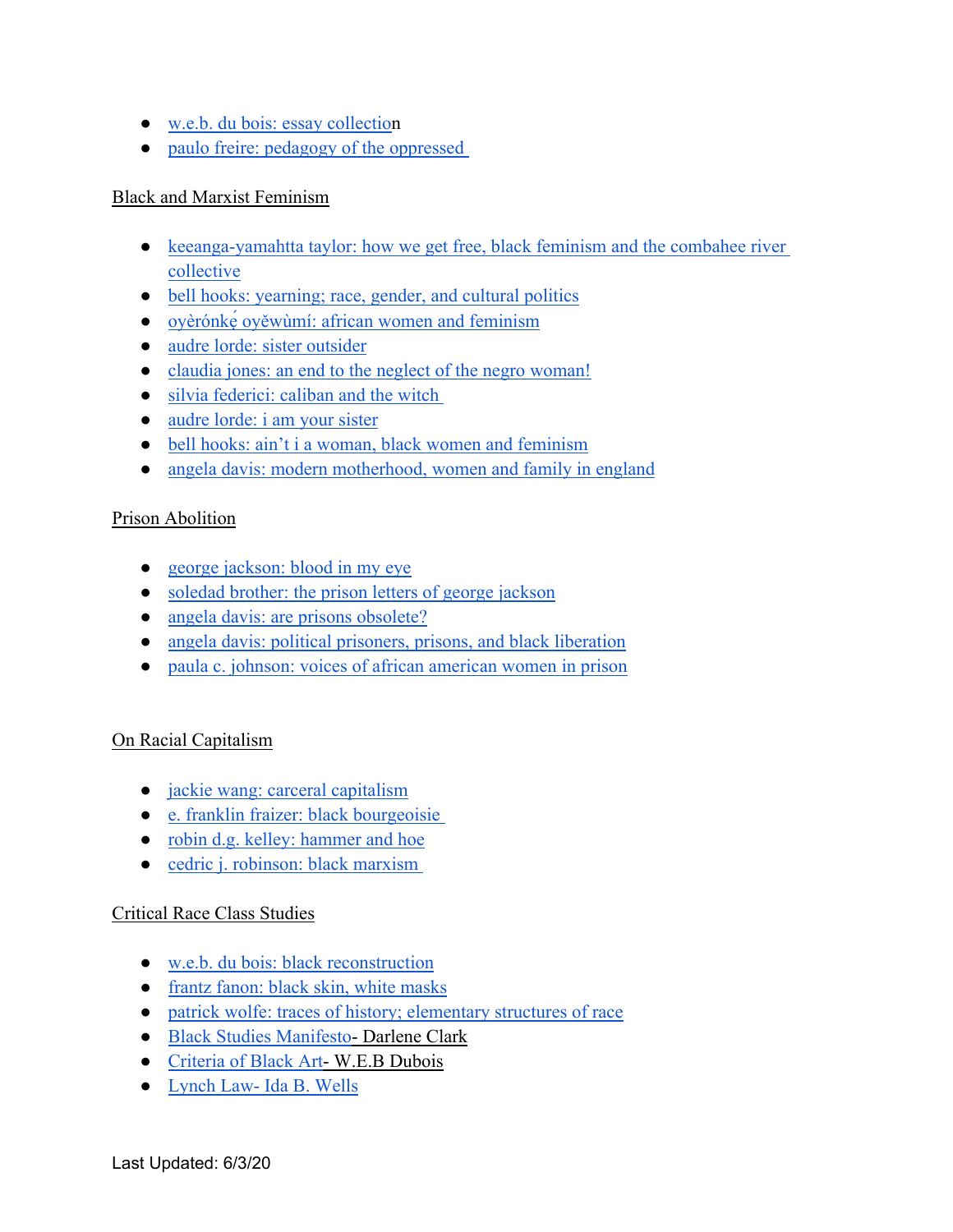- [On Being White and Other Lies-](http://www.cwsworkshop.org/pdfs/CARC/Family_Herstories/2_On_Being_White.PDF) James Baldwin
- [James Baldwin Speech from 1965 Debate](https://speakola.com/ideas/james-baldwin-v-william-f-buckley-1965)
- [The American Dream and the American Negro-](https://archive.nytimes.com/www.nytimes.com/books/98/03/29/specials/baldwin-dream.html) James Baldwin
- [The Souls of Black Men](https://s3.amazonaws.com/blackboard.learn.xythos.prod/5a306634d5d25/7002992?response-cache-control=private%2C%20max-age%3D21600&response-content-disposition=inline%3B%20filename%2A%3DUTF-8%27%27THE%2520SOULS%2520OF%2520BLACK%2520MEN%2520BY%2520HAZEL%2520CARBY.pdf&response-content-type=application%2Fpdf&X-Amz-Algorithm=AWS4-HMAC-SHA256&X-Amz-Date=20200530T180000Z&X-Amz-SignedHeaders=host&X-Amz-Expires=21600&X-Amz-Credential=AKIAIL7WQYDOOHAZJGWQ%2F20200530%2Fus-east-1%2Fs3%2Faws4_request&X-Amz-Signature=b92644656d630847dba497e7ddac05094c08301b87672e03f2731e944bceab02) Hazel Carby
- [The Case for Reparations](https://s3.amazonaws.com/blackboard.learn.xythos.prod/5a306634d5d25/7050483?response-cache-control=private%2C%20max-age%3D21600&response-content-disposition=inline%3B%20filename%2A%3DUTF-8%27%27THE%2520CASE%2520FOR%2520REPARATIONS.pdf&response-content-type=application%2Fpdf&X-Amz-Algorithm=AWS4-HMAC-SHA256&X-Amz-Date=20200530T180000Z&X-Amz-SignedHeaders=host&X-Amz-Expires=21600&X-Amz-Credential=AKIAIL7WQYDOOHAZJGWQ%2F20200530%2Fus-east-1%2Fs3%2Faws4_request&X-Amz-Signature=932679aa564d9ff3f913b0c3ed47cb76d36b47e4080c1f69a38fb0bf62e1d3df) Ta Nehisi Coates
- [Cultural Identity and the Diaspora-](http://sites.middlebury.edu/nydiasporaworkshop/files/2011/04/D-OA-HallStuart-CulturalIdentityandDiaspora.pdf)Stuart Hall
- [The Fact of Blackness-](https://s3.amazonaws.com/blackboard.learn.xythos.prod/5a306634d5d25/3304256?response-cache-control=private%2C%20max-age%3D21600&response-content-disposition=inline%3B%20filename%2A%3DUTF-8%27%27FANON%2520THE%2520FACT%2520OF%2520BLACKNESS.pdf&response-content-type=application%2Fpdf&X-Amz-Algorithm=AWS4-HMAC-SHA256&X-Amz-Date=20200530T180000Z&X-Amz-SignedHeaders=host&X-Amz-Expires=21600&X-Amz-Credential=AKIAIL7WQYDOOHAZJGWQ%2F20200530%2Fus-east-1%2Fs3%2Faws4_request&X-Amz-Signature=efa0f3370ddbc98fe8217280705a8fb61ec714b3ac3dc45dee26de9bd2f87d84) Franz Fanon
- [Negritude](http://exhibitions.nypl.org/africanaage/essay-negritude.html)
- [Fragments of Epic Memory-](https://www.nobelprize.org/prizes/literature/1992/walcott/lecture/) Derek Walcott
- [The Groundings with My Brothers-](https://s3.amazonaws.com/blackboard.learn.xythos.prod/5a306634d5d25/7291930?response-cache-control=private%2C%20max-age%3D21600&response-content-disposition=inline%3B%20filename%2A%3DUTF-8%27%27THE%2520GROUNDINGS%2520WITH%2520MY%2520BROTHERS%2520WALTER%2520RODNEY.pdf&response-content-type=application%2Fpdf&X-Amz-Algorithm=AWS4-HMAC-SHA256&X-Amz-Date=20200530T180000Z&X-Amz-SignedHeaders=host&X-Amz-Expires=21600&X-Amz-Credential=AKIAIL7WQYDOOHAZJGWQ%2F20200530%2Fus-east-1%2Fs3%2Faws4_request&X-Amz-Signature=7f83bfa1fd11245518f5da45e1d0833f165f01988a477f7bf208304cae597b32)Walter Rodney
- [The Politics of Healing in the Black Lives Movement](https://s3.amazonaws.com/blackboard.learn.xythos.prod/5a306634d5d25/7357748?response-cache-control=private%2C%20max-age%3D21600&response-content-disposition=inline%3B%20filename%2A%3DUTF-8%27%27BLACK%2520FEMINISTS%2520VISIONS%2520AND%2520HEALING.pdf&response-content-type=application%2Fpdf&X-Amz-Algorithm=AWS4-HMAC-SHA256&X-Amz-Date=20200530T180000Z&X-Amz-SignedHeaders=host&X-Amz-Expires=21600&X-Amz-Credential=AKIAIL7WQYDOOHAZJGWQ%2F20200530%2Fus-east-1%2Fs3%2Faws4_request&X-Amz-Signature=12e81790bf07320fc55ed5afe3ce5c051e2ee778878984b03de637e4002ec463) Deva Woodley
- [Unapologetic-](https://s3.amazonaws.com/blackboard.learn.xythos.prod/5a306634d5d25/7385353?response-cache-control=private%2C%20max-age%3D21600&response-content-disposition=inline%3B%20filename%2A%3DUTF-8%27%27UNAPOLOGETIC.pdf&response-content-type=application%2Fpdf&X-Amz-Algorithm=AWS4-HMAC-SHA256&X-Amz-Date=20200530T180000Z&X-Amz-SignedHeaders=host&X-Amz-Expires=21600&X-Amz-Credential=AKIAIL7WQYDOOHAZJGWQ%2F20200530%2Fus-east-1%2Fs3%2Faws4_request&X-Amz-Signature=642e75b8025dfc19a7d8c9831d4ed9cf4be87e08e1d597d5ad1e377e2a2935bc) Charlene Carruthers
- [Emergent Strategy-](https://s3.amazonaws.com/blackboard.learn.xythos.prod/5a306634d5d25/7412025?response-cache-control=private%2C%20max-age%3D21600&response-content-disposition=inline%3B%20filename%2A%3DUTF-8%27%27EMERGENT%2520STRATEGY%2520READINGS.pdf&response-content-type=application%2Fpdf&X-Amz-Algorithm=AWS4-HMAC-SHA256&X-Amz-Date=20200530T180000Z&X-Amz-SignedHeaders=host&X-Amz-Expires=21600&X-Amz-Credential=AKIAIL7WQYDOOHAZJGWQ%2F20200530%2Fus-east-1%2Fs3%2Faws4_request&X-Amz-Signature=fcfe2dfdb9309cd2456f33a4e661fb0c163635d83e57c3552eed9fcc486592e0) Adrienne Maree Brown
- [The Use of the Erotic as Power-](https://s3.amazonaws.com/blackboard.learn.xythos.prod/5a306634d5d25/2256262?response-cache-control=private%2C%20max-age%3D21600&response-content-disposition=inline%3B%20filename%2A%3DUTF-8%27%27THE%2520USE%2520OF%2520THE%2520EROTIC%2520AS%2520POWER.pdf&response-content-type=application%2Fpdf&X-Amz-Algorithm=AWS4-HMAC-SHA256&X-Amz-Date=20200530T180000Z&X-Amz-SignedHeaders=host&X-Amz-Expires=21600&X-Amz-Credential=AKIAIL7WQYDOOHAZJGWQ%2F20200530%2Fus-east-1%2Fs3%2Faws4_request&X-Amz-Signature=a8d531cf4f4bc89a6575ea35c726bb30512b189f10f51bd8d239fb74ba88cec7) Audre Lorde

# On Capitalism, Fascism, Imperialism, Neocolonialism, Settler-Colonialism

- [frantz fanon: the wretched of the earth](https://drive.google.com/file/d/18YQzaxseFNZH14kqh-gQcAvkEgq1IJhA/view?usp=sharing)
- [walter rodney: how europe underdeveloped africa](https://drive.google.com/file/d/1S-ELFqzJSZEu18OD_Ho1GAbi9ZDjOkIj/view?usp=sharing)
- eduardo galeano: open veins of latin america
- [samir amin: eurocentrism](http://www.cronistas.org/wp-content/uploads/2016/08/Eurocentrism-Samir-Amin.pdf)
- [michael parenti: blackshirts & reds](https://drive.google.com/file/d/1K1AqGtjCw972rr8sQjqpFozxcxBASJlA/view?usp=sharing)
- glen sean coulthard: red skin, white masks
- [clr james: the black jacobins](http://www.ouleft.org/wp-content/uploads/CLR_James_The_Black_Jacobins.pdf)
- [chris harman: a people's history of the world](http://digamo.free.fr/harman99.pdf)
- ["decolonization is not a metaphor"](https://drive.google.com/file/d/0BwWkvy7DK9vab3RnR3pFc2pmck0/view)

# Indigenous Studies

- [nick estes: our history is the future](https://drive.google.com/file/d/1rkDYl2O27QYBKXToKCDcl3_Hc6px8aOA/view?usp=sharing)
- ["decolonization is not a metaphor"](https://drive.google.com/file/d/0BwWkvy7DK9vab3RnR3pFc2pmck0/view)
- [oyèrónkẹ́ oyěwùmí: women in the yoruba sphere](https://drive.google.com/file/d/1i7V8LqyztvMVaVCEKcdWnehUoFk0LPj0/view?usp=sharing)
- ●

# On Revolution:

- [frantz fanon: towards the african revolution](https://drive.google.com/file/d/1_sIMAIKi1nITJegaiJwwrQl_sWhKNg0G/view?usp=sharing)
- [kwame nkrumah: africa must unite](https://drive.google.com/file/d/1jFLZQKdueHi6lMFzg0iShYQc2pzdiEKf/view?usp=sharing)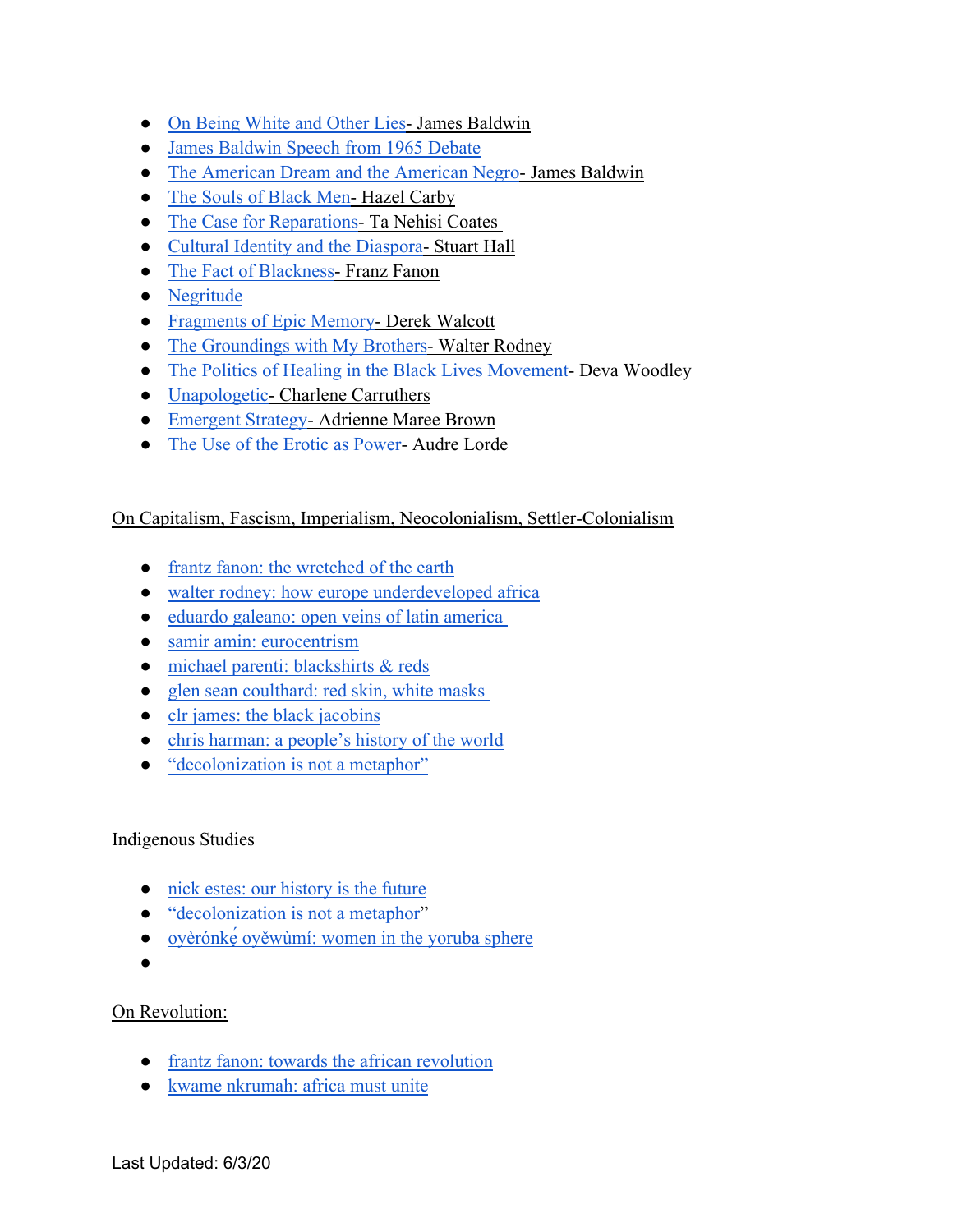- [black panthers speak](https://drive.google.com/file/d/1wSOEMMfKiu3i25RP_yp-J9cp1avWUW8j/view?usp=sharing)
- [kwame ture: ready for revolution](https://drive.google.com/file/d/1Dq2M9V2-xtldyZnemsqA14UL2_xy7pkl/view?usp=sharing)
- steve biko: i like what i like; selected writings
- [black like mao, red china & black revolution](https://drive.google.com/file/d/1pc3lPe5ztK8YfLdB6pk5H2J4UsPqt6hh/view?usp=sharing)
- [che guevera: guerilla warfare](https://drive.google.com/file/d/1HIn1avnJgUvhBe7x1kvnnAiIhwV4uuvW/view?usp=sharing)
- [walter rodney: a history of the guyanese working people, 1881-1905](https://drive.google.com/file/d/1z6FXg8WnEwlgRK3rtNjG2dR8PWVYqkLF/view?usp=sharing)
- [return to the source selected speeches by amilcar cabral](https://www.scribd.com/doc/81956607/Return-to-the-Source-Selected-Speeches-of-Amilcar-Cabral)
- <https://dialecticalartist.wordpress.com/politicalresources/>

# On Slavery:

• stephanie e. jones-rogers: they were her property

#### Whiteness Studies

- [nell irvin painter: the history of white people](https://drive.google.com/file/d/1hp-Bs00RO8thhWrSC2SnvueD7x0gKQoB/view?usp=sharing)
- [theodore w allen: the invention of the white race volume I](https://drive.google.com/file/d/1odd-DNXSqg69VDfNxjAs3n1HIFtVDZdH/view?usp=sharing)
- [theodore w allen: the invention of the white race volume II](https://drive.google.com/file/d/1Lc5aP1lYjwaZ3eEcTFCDO983N58zxhu1/view?usp=sharing)
- [david r. roediger the wages of whiteness](https://drive.google.com/file/d/1vZv1HLGjk8H1tjW-RJk8dtmHVLvY58K0/view?usp=sharing)
- [david r. roediger: seizing freedom, slave emancipation & liberty for all](https://drive.google.com/file/d/1_M6cqh9QIf8iBDoHz6vim3EU4TxOqhh2/view?usp=sharing)
- [karen brodkin: how jews became white folks & what that says about race in america](https://drive.google.com/file/d/1eeGkcxok268vX95J9_wFpOf1b32jroMq/view?usp=sharing)

# On Gender, Sexuality, and Masculinities

- [c. riley snorton: black on both sides a racial history of trans identity](https://drive.google.com/file/d/1KgxnKKtH4qToMENGXrbFOgDataqR-uJV/view?usp=sharing)
- essex hemphill: ceremonies
- robert f. reid-pharr: black gay man, essays
- [bell hooks: we real cool](https://drive.google.com/file/d/154-xBsCJ9524wVzPpUOy9hRPXN1YRrWJ/view?usp=sharing)
- [maria lugones: heterosexualism and the colonial modern gender system](https://drive.google.com/file/d/1eeGkcxok268vX95J9_wFpOf1b32jroMq/view?usp=sharing)
- marlon m. bailey: butch queens up in pumps: gender, performance, and ballroom culture [in detroit](https://drive.google.com/file/d/1UxQ_KaVn5NTUx-Ob5f5k3ic_o5IjXnUh/view?usp=sharing)
- [robert aldrich: colonialism and homsexuality](https://drive.google.com/file/d/1L-YxENvPIQXqploktCFyo3p3gzM82KDW/view?usp=sharing)
- [eve kosofsky sedgwick: epistemology of the closet](https://drive.google.com/file/d/1F8E8V1w6Vtp0dzkUrij-UF09Ad-zY6pp/view?usp=sharing)
- <https://www.aaihs.org/excavating-black-queer-thought-a-pride-bibliography/>
- "the roots of lesbian  $\&$  gay oppression: a marxist view" by bob mccubbin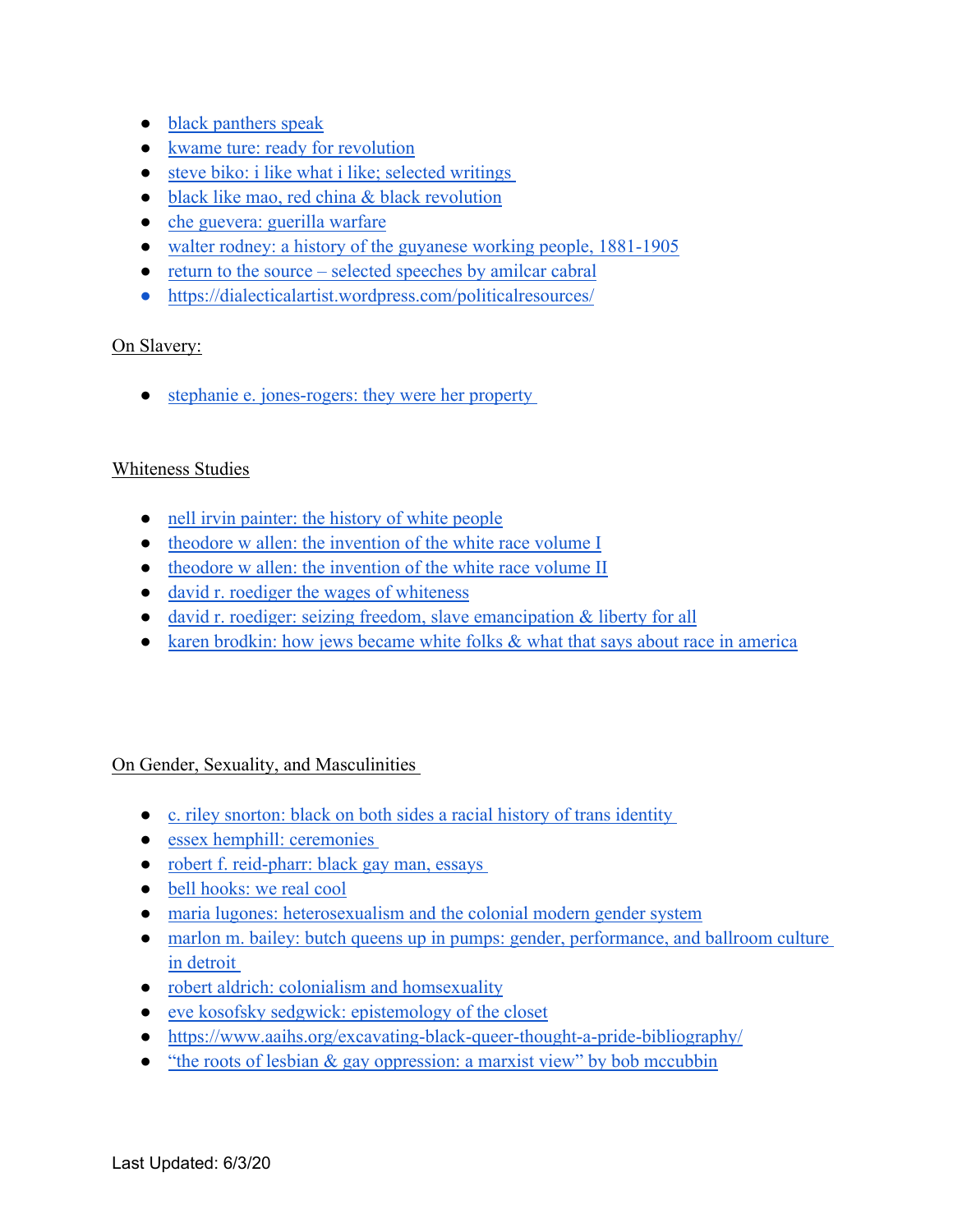- [afsaneh najmabadi: women with mustaches and men without beards: gender and sexual](https://teyit.org/wp-content/uploads/2017/06/Afsaneh-Najmabadi-Women-with-Mustaches-and-Men-without-Beards_-Gender-and-Sexual-Anxieties-of-Iranian-Modernity-University-of-California-Press-2005.pdf)  [anxieties of iranian modernity](https://teyit.org/wp-content/uploads/2017/06/Afsaneh-Najmabadi-Women-with-Mustaches-and-Men-without-Beards_-Gender-and-Sexual-Anxieties-of-Iranian-Modernity-University-of-California-Press-2005.pdf)
- [anne mcclintock: imperial leather: race, gender, and sexuality in the colonial conquest](https://selforganizedseminar.files.wordpress.com/2011/07/mcclintock_imperial-leather.pdf)
- ovèrónke<sup> $\alpha$ </sup> ověwùmí: gender epistemologies in africa
- ovèrónkę oyěwùmí: the invention of women: making african sense of western gender [discourses](https://drive.google.com/file/d/106aJSpgSkz0zdpe2GiClzx2zXbthD0er/view?usp=sharing)
- [oyèrónkẹ́ oyěwùmí: african gender studies a read](https://drive.google.com/file/d/1e6DEdM0PUppdjNfIkcjdDMYXgejpepyJ/view?usp=sharing)
- oyèrónkę oyěwùmí: the invention of women
- oyèrónke oyěwùmí: what gender is motherhood?

# Disability Studies

● [disability studies](https://drive.google.com/file/d/1j07_5IzVt0stlTsMRt2Y0EONBFaCfvrt/view?usp=sharing)

# Critical Reads

- [marx's das kapital for beginners](https://drive.google.com/file/d/190jTJTeshwO_DFxF76bWwFX9D_ljlwOv/view?usp=sharing)
- [black panther ten point program](https://drive.google.com/file/d/1t_85beYCUMeQGCa4yt4vnwC_YoIyAQtU/view?usp=sharing)

# Articles, Speeches, and Essays

- [w.e.b. du bois: essay collection](https://drive.google.com/file/d/1eMRXXGIFPR9IV6DJYWI3qRm1YTQ8rSoi/view?usp=sharing)
- [amiri baraka: essay collection](https://drive.google.com/file/d/1m-8af8OB301kDnxM-PTzFkyxg09vaasq/view?usp=sharing)
- [james baldwin: the free and the brave](https://youtu.be/EMYgOfcgMaI)
- [adrienne rich: compulsory heteorsexuality and lesbian existence](https://drive.google.com/file/d/1OghFyWyuXlRnubBrBnfeAF6MpuN4A8pD/view?usp=sharing)
- [david m. halperin: essay collection](https://drive.google.com/file/d/1swpS8te6zDckQRzmGG3fprr-Ej8Mt9xy/view?usp=sharing)
- [e. patrick johnson: black queer studies a critical anthology](https://drive.google.com/file/d/19tDr3Ti7m1UUkUOrJy_3Hc8Rg_Sj6TOK/view?usp=sharing)
- [stuart hall: essay collection](https://drive.google.com/drive/folders/1Gka4CG_p7qLHpdTF35czRChSf8Zo84LZ?usp=sharing)
- [audre lorde: the masters tools will never dismantle the master's house](https://drive.google.com/file/d/10zQMSaEnikvZ8ehVC_teg78jHNWMLkii/view?usp=sharing)
- [kwame nkrumah: axioms of kwame nkrumah](https://drive.google.com/file/d/161mM7znbJCGqyi9xKA2NjgDBVh4FDr1o/view?usp=sharing)
- [angela davis essays on liberation](https://drive.google.com/file/d/1bUw3f7xd0JX11aBY32XYKe5kqoc34wXy/view?usp=sharing)
- [clr james: black power, its past, today, and the way ahead](https://drive.google.com/file/d/1IKuWAVp5KveNtydOrJdLnqyCgoTMNSTR/view?usp=sharing)
- [edward said's lecture at york university](https://drive.google.com/file/d/1YdsJtKf1jIrSYIosKwpzDzIa4CgqP11i/view?usp=sharing)
- [kwame ture: we are all africans](https://drive.google.com/file/d/1hGdsF8EXQExw_FMh0ebWifid5qH2i4gY/view?usp=sharing)
- [the death of stockley carmichael \(and later kwame ture\)](https://drive.google.com/file/d/1vL9eA8VCzmHhzeUT_w2BS2iDujAg17rv/view?usp=sharing)
- [raewyn connell essay collection](https://drive.google.com/drive/folders/16008JDi6t97TWZ5rRHwYVVY1Tdpay-qc?usp=sharing)
- [stalin: marxism versus liberalism](https://www.marxists.org/reference/archive/stalin/works/1934/07/23.htm)
- [what is dialectical materialism?](http://www.marxist.com/what-is-dialectical-materialism.htm)